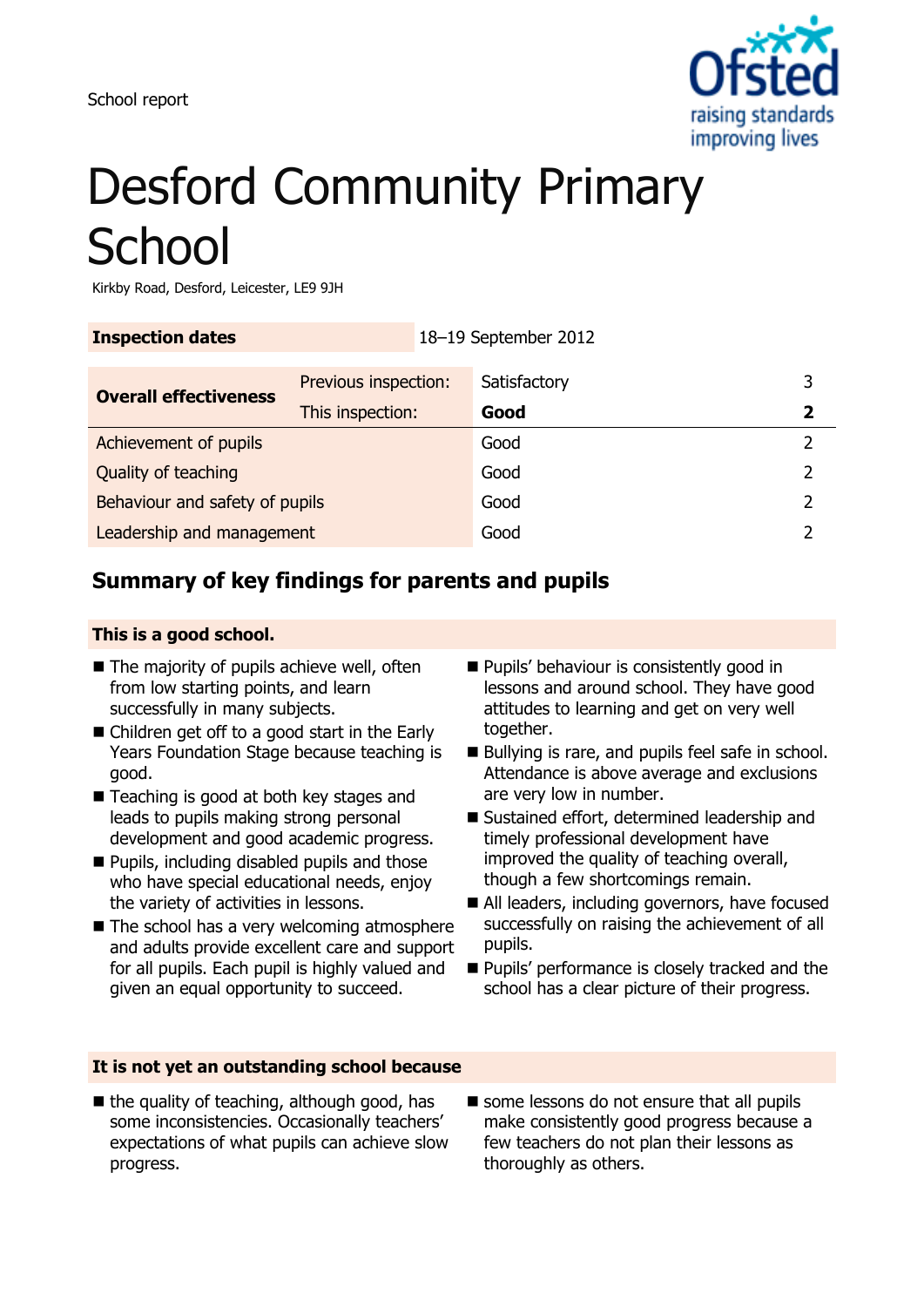## **Information about this inspection**

- This inspection was carried out with one day's notice.
- **Inspectors visited 20 lessons led by nine of the school's teachers.**
- Meetings were held with staff, parents and carers, as well as with members of the governing body and pupils.
- **Inspectors observed the school's work and looked at development plans, records of pupils'** progress, arrangements for safeguarding and documentation on monitoring teachers' performance.
- Inspectors took account of the 51 responses to the on-line questionnaire (Parent View), and one letter from a family.
- They also scrutinised 25 questionnaires returned by staff.

## **Inspection team**

| Andrew Stafford, Lead inspector | <b>Additional inspector</b> |
|---------------------------------|-----------------------------|
| Elizabeth Needham               | Additional inspector        |
| Patricia Hunt                   | Additional inspector        |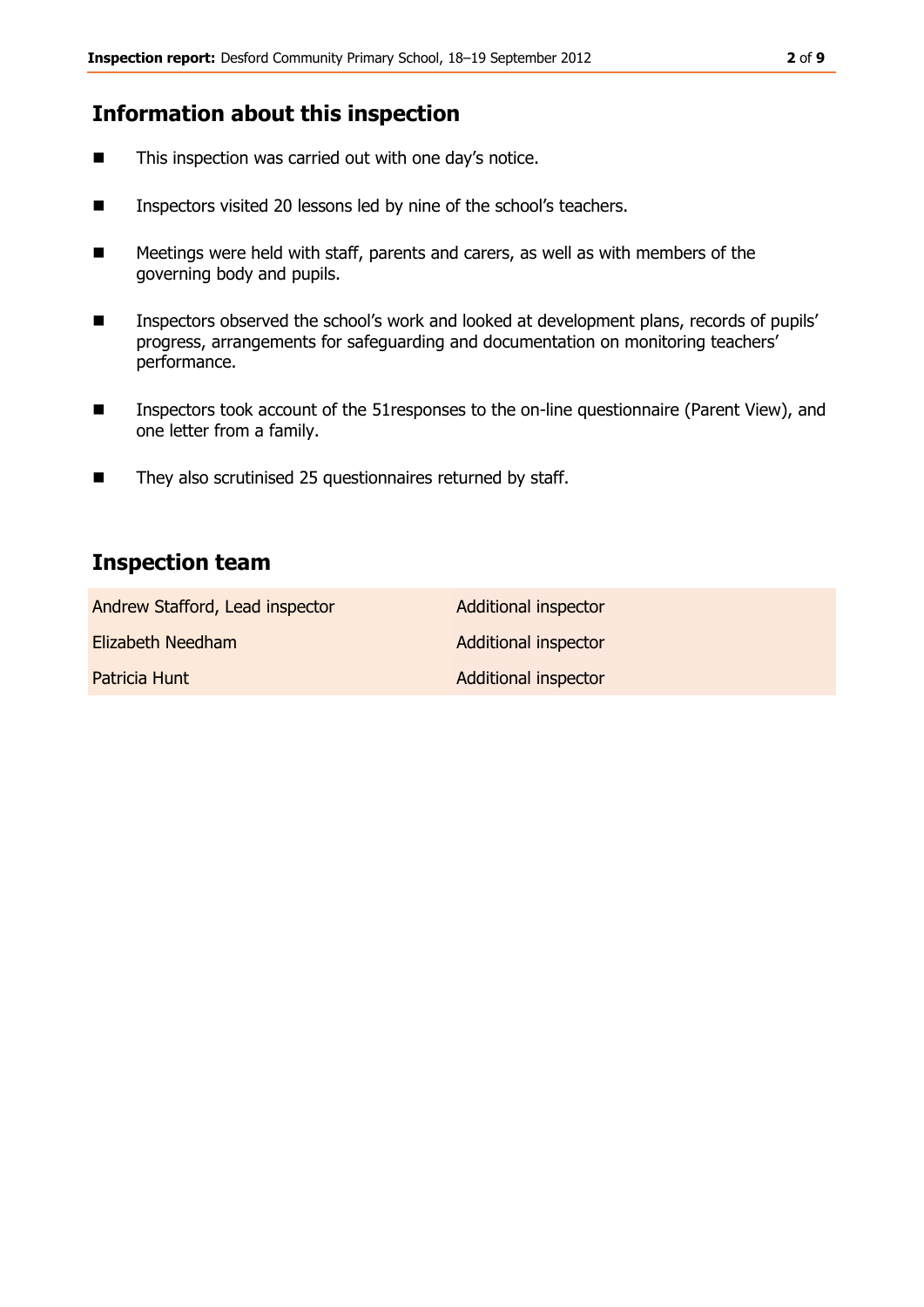# **Full report**

## **Information about this school**

- The school is average in size compared with other primary schools.
- A very small proportion of pupils is known to be eligible for the pupil premium, and this is well below average.
- The proportion of pupils supported through school action is broadly average.
- The proportion supported at school action plus or with a statement of special educational needs is below average.
- The school meets the current floor standards which sets the government's minimum expectations for attainment and progress.

# **What does the school need to do to improve further?**

- **Further improve the quality of teaching, eradicating the remaining weaknesses, by:** 
	- raising all teachers' expectations of what pupils can achieve
	- ensuring that all teachers plan lessons that engage pupils effectively to make sustained  $\equiv$ good progress.
- Focus professional development, through systematic performance management by senior leaders, to ensure that all teaching is of the highest quality.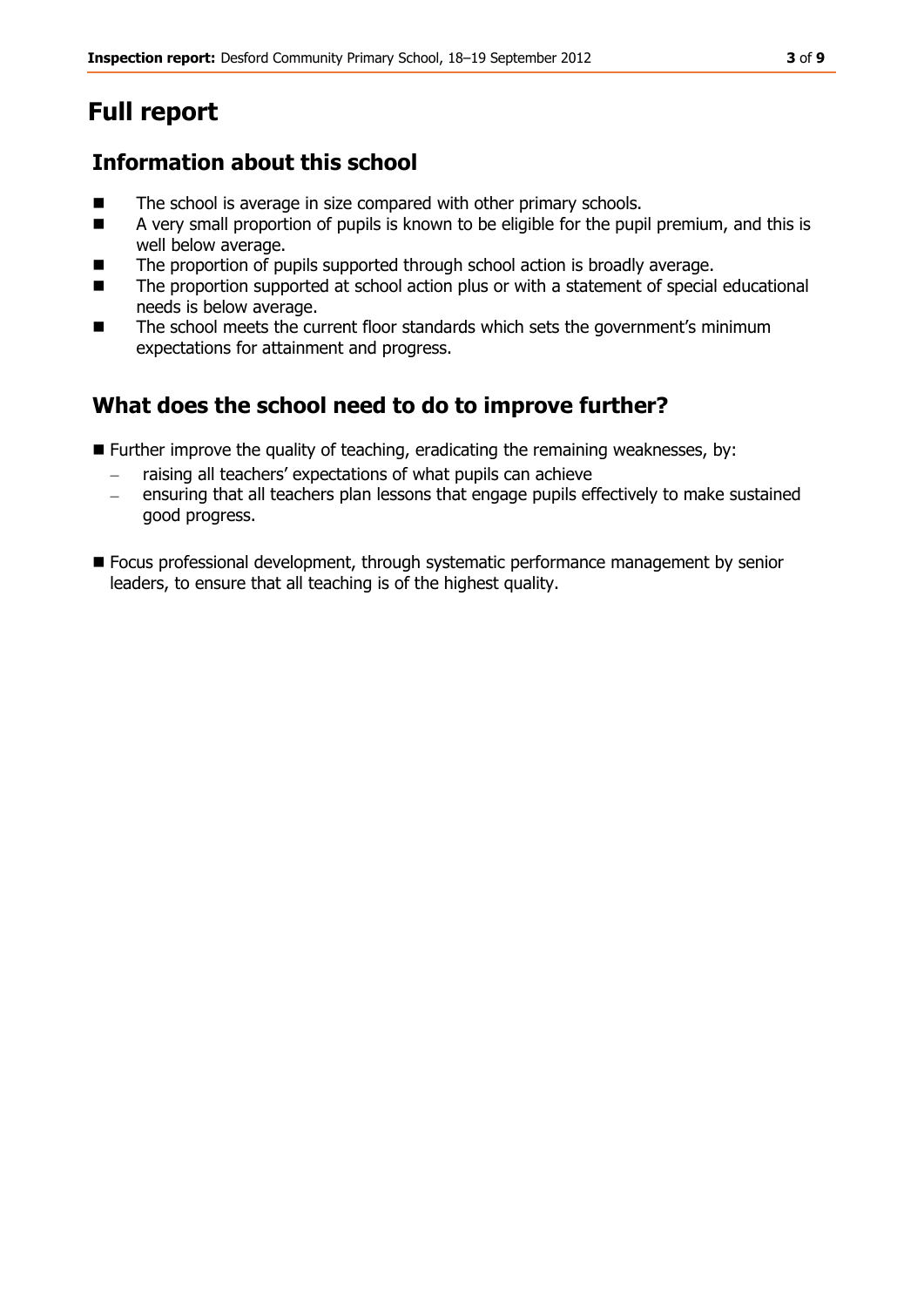## **Inspection judgements**

### **The achievement of pupils is good**

- When children join the school, many have skills below those expected for their age, especially in their social development and their communication. Progress is good and their skills are at the expected levels when they enter Year 1.
- Children's skills in linking letters and the sounds they make, and their ability to read and write, are better than in the past. This is because the school has successfully employed a structured approach to teaching literacy.
- The literacy scheme is well taught, and its impact is enhanced by all adults concentrating on the development of speaking and listening skills. For example, in a mixed Reception/Year 1 session, children were speaking sentences as the adults asked them what they could see in their picture stories.
- Pupils' progress in English and mathematics lessons is improving in Key Stage 1. Attainment is steady and has been broadly average for the previous three years, with writing being slightly stronger than reading and mathematics.
- Attainment has risen to above average in English and mathematics by the end of Key Stage 2, making progress for these pupils good. More pupils are reaching the higher Level 5 in English and mathematics than found nationally.
- There are occasional inconsistencies in some pupils' rate of progress because expectations are sometimes too low and work is not always set at the right level.
- Pupils are enthusiastic about their lessons because learning is brisk. When asked about why he was enjoying his work one boy replied that the challenge in mathematical conjecture made him think hard.
- Parents and carers rightly say that their children make good progress. Pupils who are disabled and those who have special educational needs make good progress because they receive well targeted and individual support, in class and in withdrawal groups. Pupils who are entitled to benefit from additional funding also progress well.

#### **The quality of teaching is good**

- Lesson observations provided strong evidence that teaching is good and is promoting good progress. Pupils say that they are particularly enthusiastic about their lessons where teachers use a variety of methods that include making learning enjoyable.
- For example, in a lesson for Year 2 pupils, they learnt descriptive writing skills by preparing adjectives. They demonstrated that they knew how to interest the reader through engaging starter sentences. 'Once there was a man who was kind but poor', read one girl showing her pleasure in learning well.
- Teachers' expectations of pupils' behaviour and achievements are usually high. However, the work set is sometimes not suitable for the lesson objective or appropriate to ensure that learning is secure and progress is good.
- Resources, including information and communication technology, are used effectively to support learning in lessons. For example, multiplication pyramids were displayed on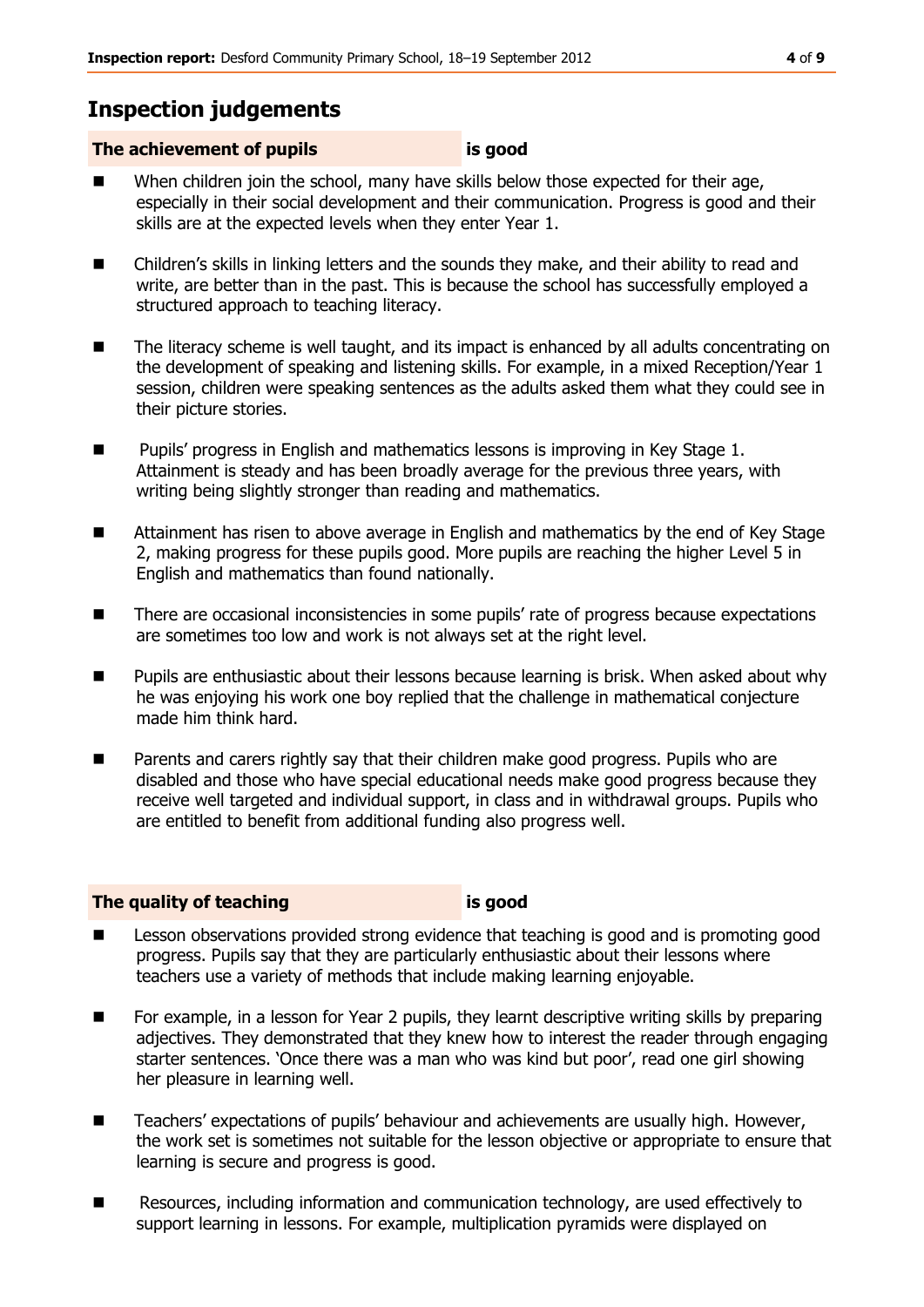computer screens to help pupils understand the pattern and arrive at the next number.

- Pupils are given many opportunities to work together and they understand that usually more can be achieved than they could achieve alone. Relationships between pupils and staff are productive and encourage the development of confidence and resilience.
- Teaching assistants are skilled and knowledgeable and most make a positive contribution to pupils' good achievement, including for disabled pupils and those who have special educational needs. Most are good at questioning pupils to check their understanding and at reshaping their explanations for those who find learning more difficult.
- **Pupilly envious the generous praise that is often given. Most teachers review the learning in a** lesson very effectively, but this good practice is not fully embedded across the school. Sometimes pupils reach the end of a lesson without a clear picture of what gains they have made in learning.
- Assessments are frequent and rigorous, enabling leaders and teachers to set challenging individual targets. Marking is generally good and tells pupils what they need to do to improve their work. However, there is variability in its effectiveness for some pupils.

#### **The behaviour and safety of pupils are good**

- Parents, carers, staff and pupils are all highly positive about behaviour, which are typically good. This is reflected in a calm atmosphere where pupils are consistently respectful of staff and thoughtful about the way they treat each other.
- Pupils have positive attitudes to learning. In a minority of lessons a small number of pupils find it difficult to sustain concentration when working on their own but are able to sustain their efforts if they are given a set amount of time to complete the task.
- **Pupilly work together well and are often keen to help each other in lessons. Playground** 'Buddies' add to the positive atmosphere and all ages mix well together. This is particularly evident when groups of children play happily together on the large equipment installed in the extensive school grounds.
- $\blacksquare$  Bullying is rare and pupils are emphatic when they say that they cannot think of any incidents or recall any racist comments. Pupils feel safe and say that adults look after them well. Pupils are aware of different kinds of bullying, including cyber bullying, and know how to keep themselves safe when using the internet.
- Behaviour is managed well by adults. There is a clear system where pupils understand that there will be consequences as a result of their actions. Attitudes and behaviour are rewarded and celebrated as much as good achievement. Attendance is above average.

#### **The leadership and management are good**

- Well focused leadership by the headteacher and senior leaders is reflected at all levels of management. Planning documents illustrate well the drive to continually improve the school and to provide a high-quality education for all pupils.
- Strong management of the performance of teaching and the well-developed programme for training have brought about improvement for most teachers. The monitoring of the quality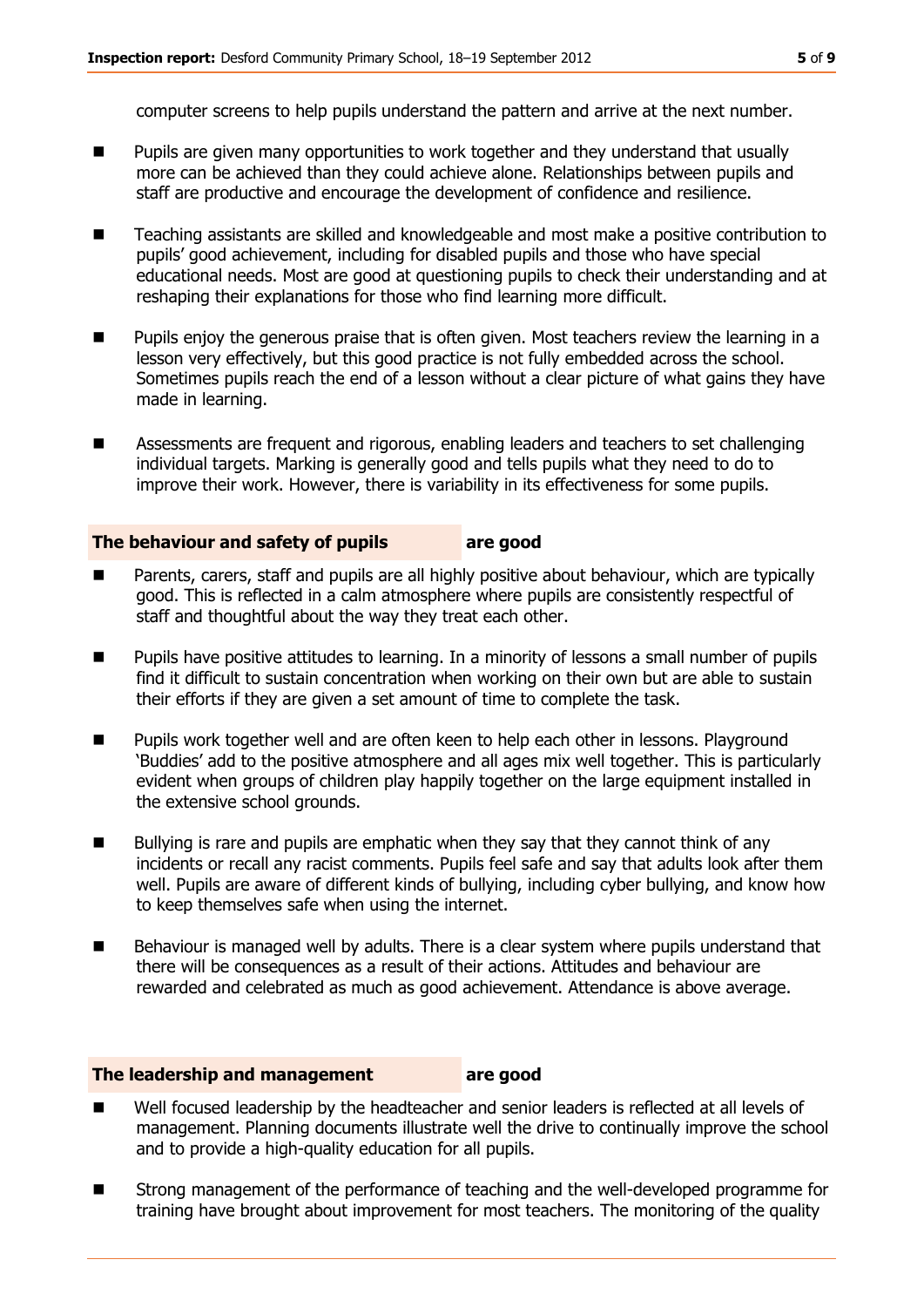of teaching is sharply focused and highlights how teachers can improve their practice. However, a few teachers have yet to become consistently skilful in planning their work.

- Interesting activities are provided for all pupils across the subjects taught, especially through the termly topics. Assembly themes are studied further in class and make a very strong contribution to pupils' good spiritual, moral, social and cultural development.
- Extensive opportunities to read and write, especially at Key Stage 2, in a range of contexts ensure that pupils make good progress. Pupils use stories to help them learn about topics in the humanities and are able to pursue their own interests or lines of enquiry. Through 'Brain Builders', pupils are set a series of assignments to be completed at home and provide much appreciated opportunities for extended study supported by parents.
- Well-established systems for checking pupils' progress, in particular disabled pupils and those with special educational needs, are used regularly to identify and tackle any underperformance. Leaders and managers energetically promote equality and successfully deal with any discrimination, and this is reflected in the good progress made by pupils.
- The local authority provides effective support for the teaching of English and mathematics which has improved the quality of teaching in these subjects.

#### ■ The governance of the school:

- accurate and well-focused self evaluation is the result of regular meetings between senior leaders and members of the governing body, and this extends to robust monitoring and management of the performance of all members of staff.
- comprehensive checks are carried out by the governing body to make sure that the school's arrangements to keep the pupils safe are robust, and safeguarding arrangements fully meet requirements.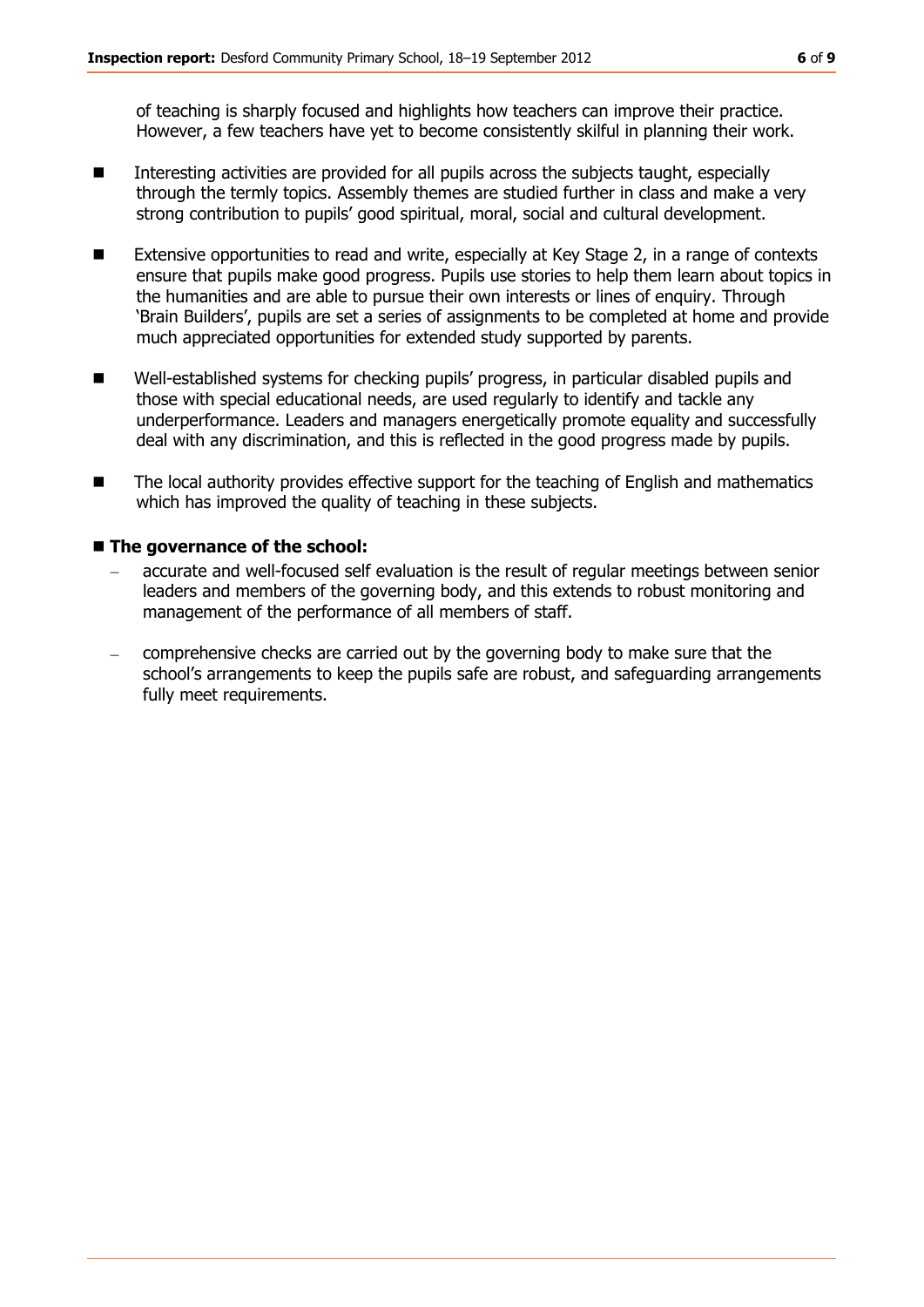# **What inspection judgements mean**

| <b>School</b> |                         |                                                                                                                                                                                                                                                                                                                                                                         |
|---------------|-------------------------|-------------------------------------------------------------------------------------------------------------------------------------------------------------------------------------------------------------------------------------------------------------------------------------------------------------------------------------------------------------------------|
| Grade         | <b>Judgement</b>        | <b>Description</b>                                                                                                                                                                                                                                                                                                                                                      |
| Grade 1       | Outstanding             | An outstanding school is highly effective in delivering outcomes<br>that provide exceptionally well for all its pupils' needs. This<br>ensures that pupils are very well equipped for the next stage of<br>their education, training or employment.                                                                                                                     |
| Grade 2       | Good                    | A good school is effective in delivering outcomes that provide<br>well for all its pupils' needs. Pupils are well prepared for the next<br>stage of their education, training or employment.                                                                                                                                                                            |
| Grade 3       | Requires<br>improvement | A school that requires improvement is not yet a good school, but it<br>is not inadequate. This school will receive a full inspection within<br>24 months from the date of this inspection.                                                                                                                                                                              |
| Grade 4       | Inadequate              | A school that has serious weaknesses is inadequate overall and<br>requires significant improvement but leadership and management<br>are judged to be Grade 3 or better. This school will receive<br>regular monitoring by Ofsted inspectors.                                                                                                                            |
|               |                         | A school that requires special measures is one where the school<br>is failing to give its pupils an acceptable standard of education<br>and the school's leaders, managers or governors have not<br>demonstrated that they have the capacity to secure the<br>necessary improvement in the school. This school will receive<br>regular monitoring by Ofsted inspectors. |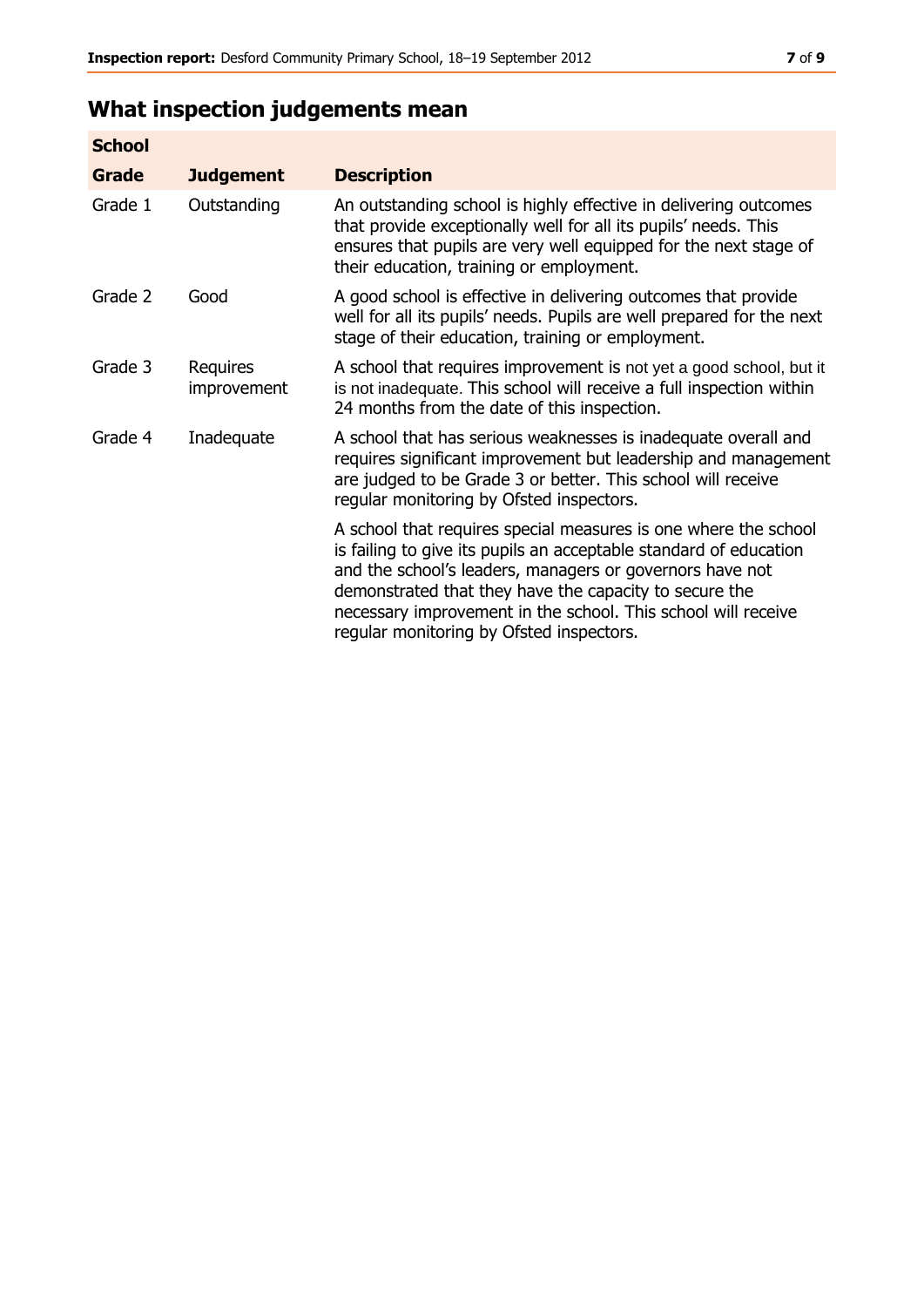## **School details**

| Unique reference number  | 119921         |
|--------------------------|----------------|
| <b>Local authority</b>   | Leicestershire |
| <b>Inspection number</b> | 401887         |

This inspection of the school was carried out under section 5 of the Education Act 2005.

| <b>Type of school</b>                      | Primary                   |
|--------------------------------------------|---------------------------|
| <b>School category</b>                     | Community                 |
| <b>Age range of pupils</b>                 | $4 - 11$                  |
| <b>Gender of pupils</b>                    | Mixed                     |
| <b>Number of pupils on the school roll</b> | 262                       |
| <b>Appropriate authority</b>               | The governing body        |
| <b>Chair</b>                               | Jane Brennan              |
| <b>Headteacher</b>                         | Martin Turnham            |
| Date of previous school inspection         | 30 September 2009         |
| <b>Telephone number</b>                    | 01455 822379              |
| <b>Fax number</b>                          | 01455 822379              |
| <b>Email address</b>                       | head@desford.leics.sch.uk |